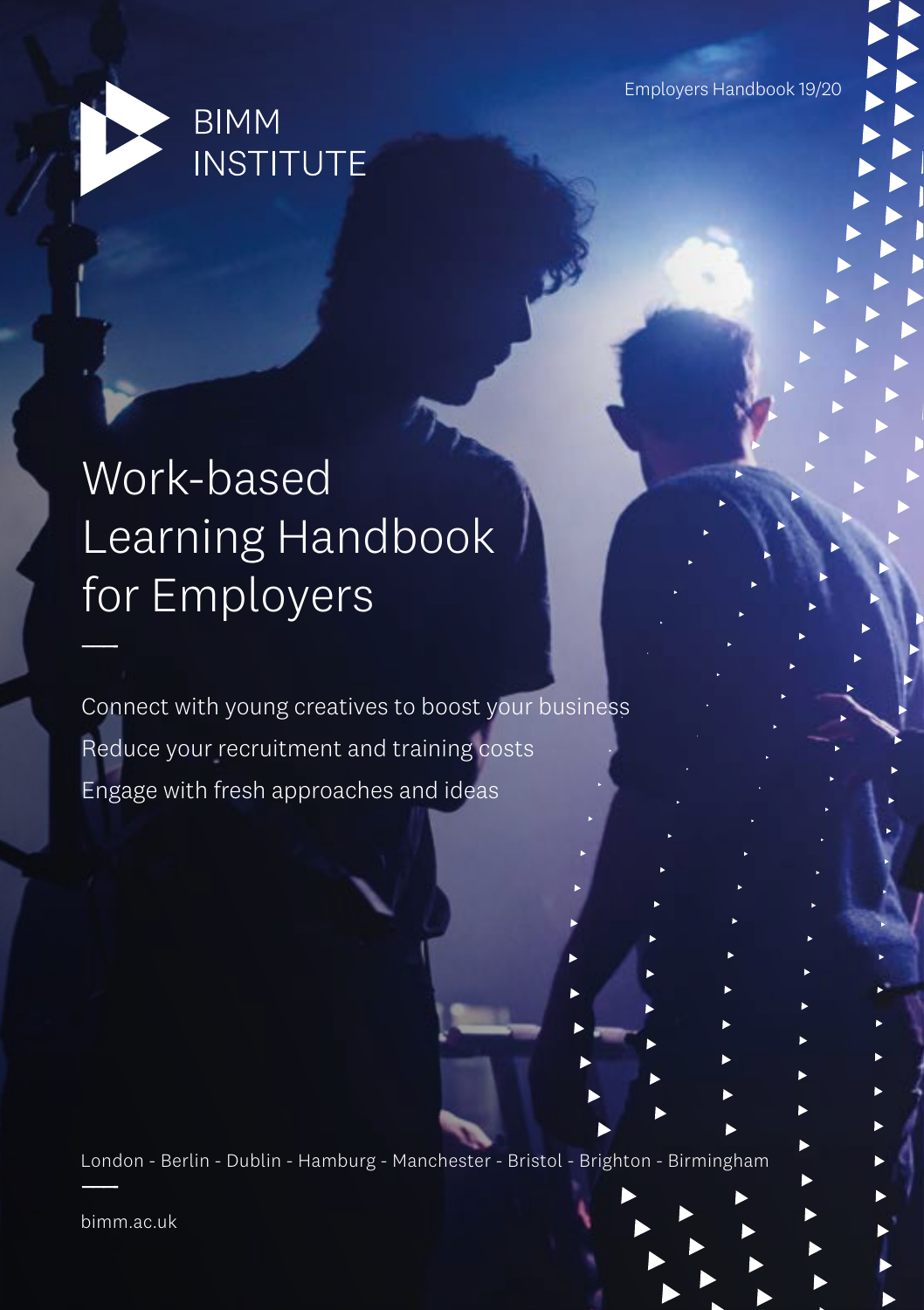What Is Work-based Learning (WBL)?

------

Work-based Learning is delivered through a meaningful partnership between students, employers and the education provider, BIMM Institute.

The opportunity provides structured learning through authentic activity and is supervised in the workplace.

The purpose of WBL is to give students the opportunity to apply areas of subject knowledge and to develop professional skills.

WBL is essential for improving skills in the sector but also for helping the workforce to diversify.

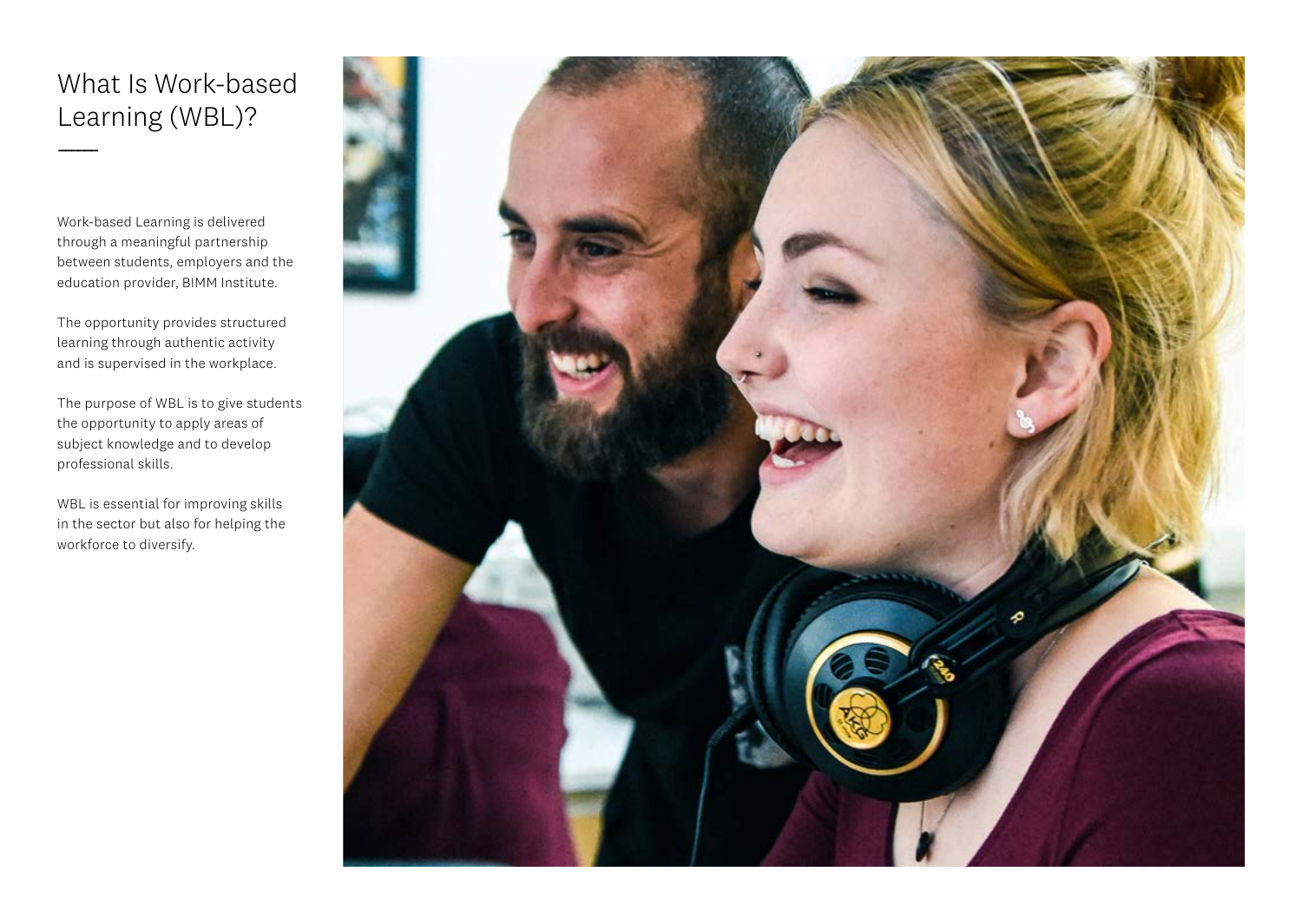

### How Is Work-based Learning Structured at BIMM Institute?

------

The WBL programme represents a significant part of a students' course assessment and a dedicated Careers Team is available in each BIMM Institute college to support students and offer advice to employers.

Every effort will be made to ensure that the student is a good fit for a placement in terms of personal skills and career aspirations, as mapped in their personal development planning.

Students are required to undertake a placement of a minimum of 40 hours, this can be worked flexibly or in one block.

Students will be asked to complete a learning agreement outlining key objectives and employers are asked to complete Health and Safety forms and a brief assessment of student performance.

# Benefits of Workbased Learning for Employers

------

- Reduced recruitment, training costs and reduced skills gaps.
- Fresh new approaches and ideas.

• Trained individuals also train others, helping to spread and extend the benefits across your organisation.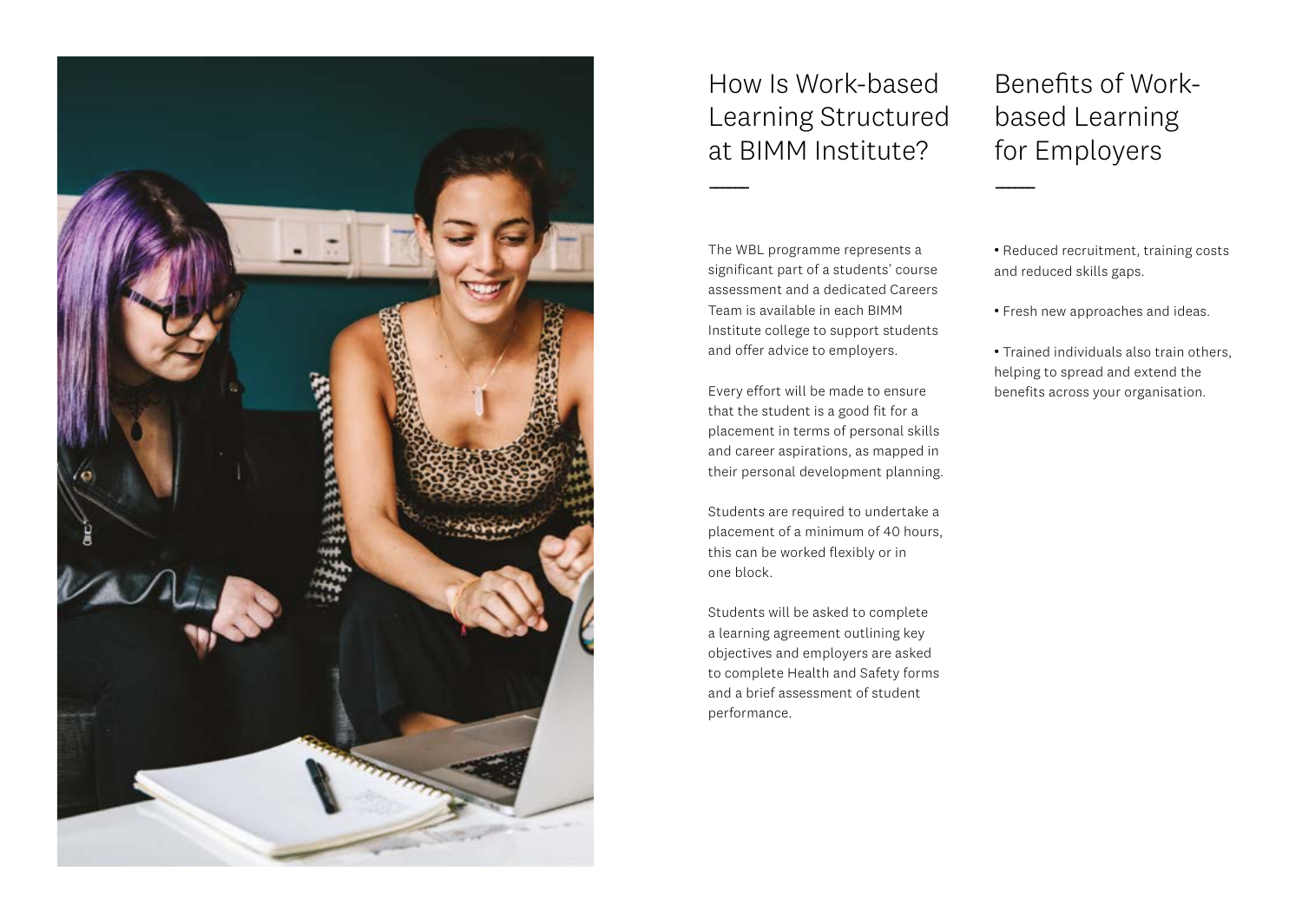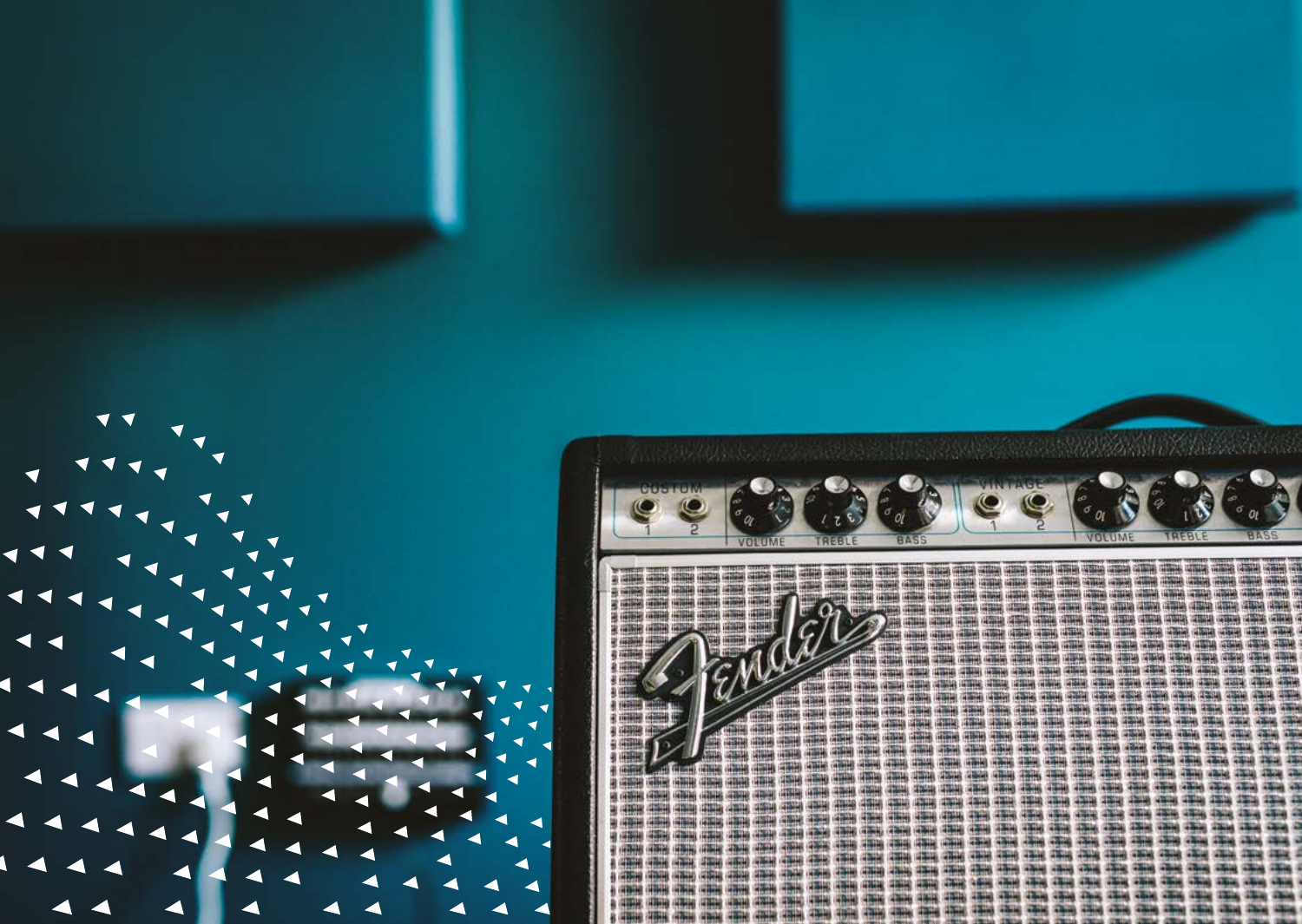"At 2000trees and ArcTanGent festivals we have BIMM students working in a variety of volunteer roles including Artist Liaison, Stage Management and Event Management.

We honestly couldn't run the festivals without them and I think that's proven by the fact that a number of them are now key parts of our festival team. I have nothing but good things to say about the BIMM students we've worked with"

**James Scarlett Director 2000trees Festival**

----

----

"Every year at The Great Escape Festival in Brighton, a large group of BIMM students volunteer to learn new skills and gain first-hand experience of life in the music industry and festivals.

----

As experienced music and events professionals, our aim is to share our knowledge and expertise to help train the next generation of artists, sound engineers, artist and event managers, music journalists, marketers, influencers etc. BIMM students have always been a great support, they are enthusiastic, eager to get involved and develop their industry network"

**Rebecca Halifax Volunteer Manager The Great Escape Festival**

----

"With the music industry being one of the most energetic and fast-paced professional environments, it is of great importance to get as much real-world experience in the work place as possible. The BIMM students who have worked with us have been incredibly competent, eager to learn and passionate – which has been most impressive!"

**Claire Harris Head of Press Nuclear Blast UK**

----

----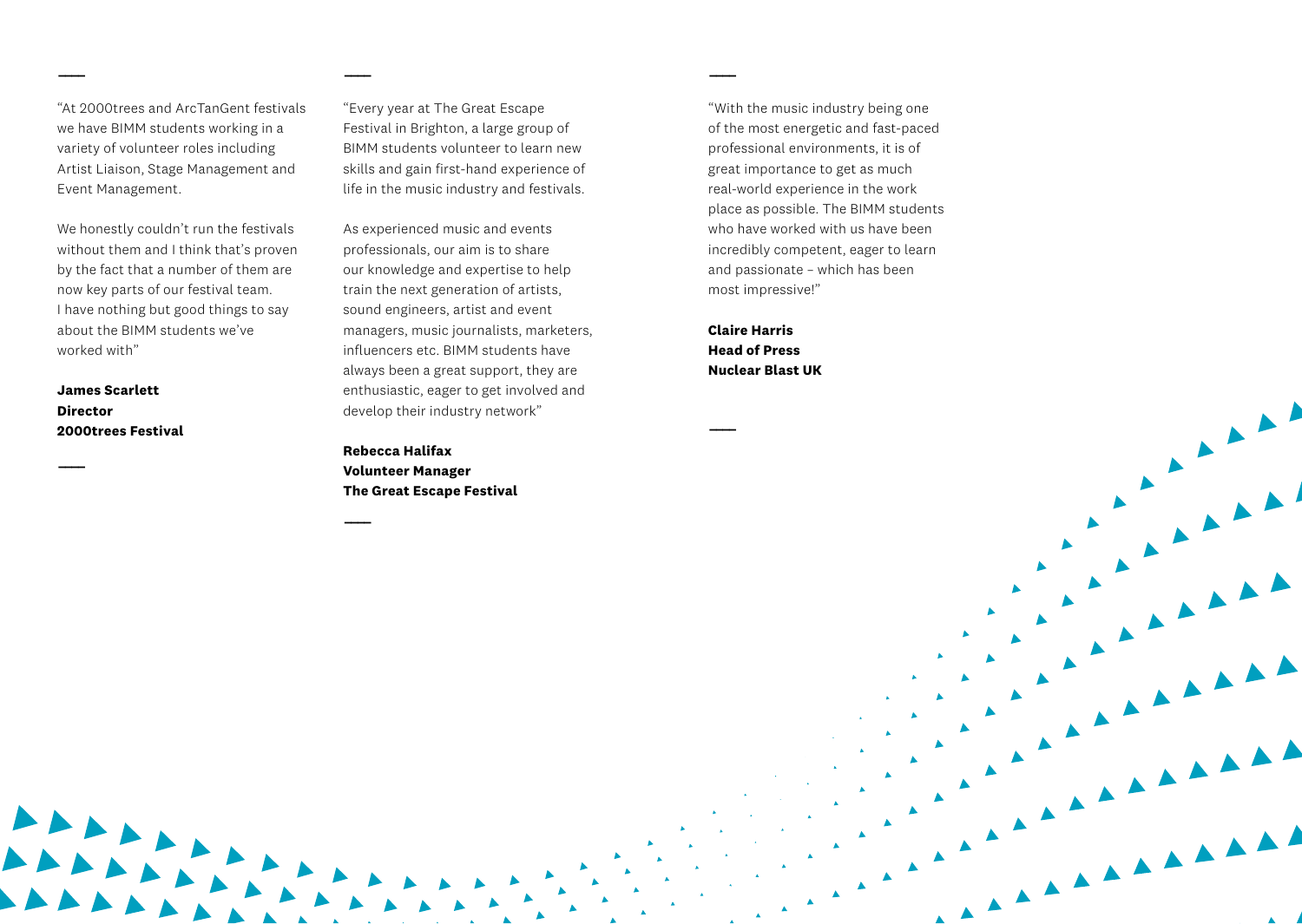# Health and Safety Notes

# Incident and Accident Reporting

#### **Insurance**

------

We will ask for written confirmation that there is £5 million public liability cover at the location of any proposed placement.

Please advise your own insurers that a work experience student is working with you. In the event of cover not being in place, BIMM Institute's public liability insurance will cover any student on a placement.

#### **Transport**

Public Transport should be used whenever possible. It is not possible for BIMM to check the condition of privately owned vehicles or ensure that the vehicle driver/owner has the appropriate level or insurance.

Any participant travelling to an off-site location by private transport must by identified and sign a disclaimer acknowledging that BIMM cannot be held responsible for any incident arising from vehicle mechanical failure or driver error.

Incidents involving death, serious injury or serious illness must be reported at the earliest opportunity by email to both the Head of Estates and Head of Careers & Employability for BIMM Group.

#### **Charles Blunt**

------

Head of Estates charlesblunt@bimm.ac.uk

#### **Mel Thornton**

Head of Careers & Employability melthornton@bimm.ac.uk 07768 865737

When making contact, it must be made clear that it is an emergency report of a serious accident or illness. Once the initial report has been received, the Head of Estates will ensure that all relevant college staff, Principal and Directors are informed of the situation. Responsibility for informing family and friends will rest with the College Principal.

### Recording Procedures

------

All organisers should bear in mind that the college has specific reporting responsibilities under RIDDOR. The HOE shall be responsible for ensuring that the reporting requirements of RIDDOR are complied with.

Depending on the nature and severity of the incident, external agencies might also hold their own investigations.

It is therefore essential that all relevant facts are noted at the time and conveyed as soon as possible to Charles Blunt, the Head of Estates.

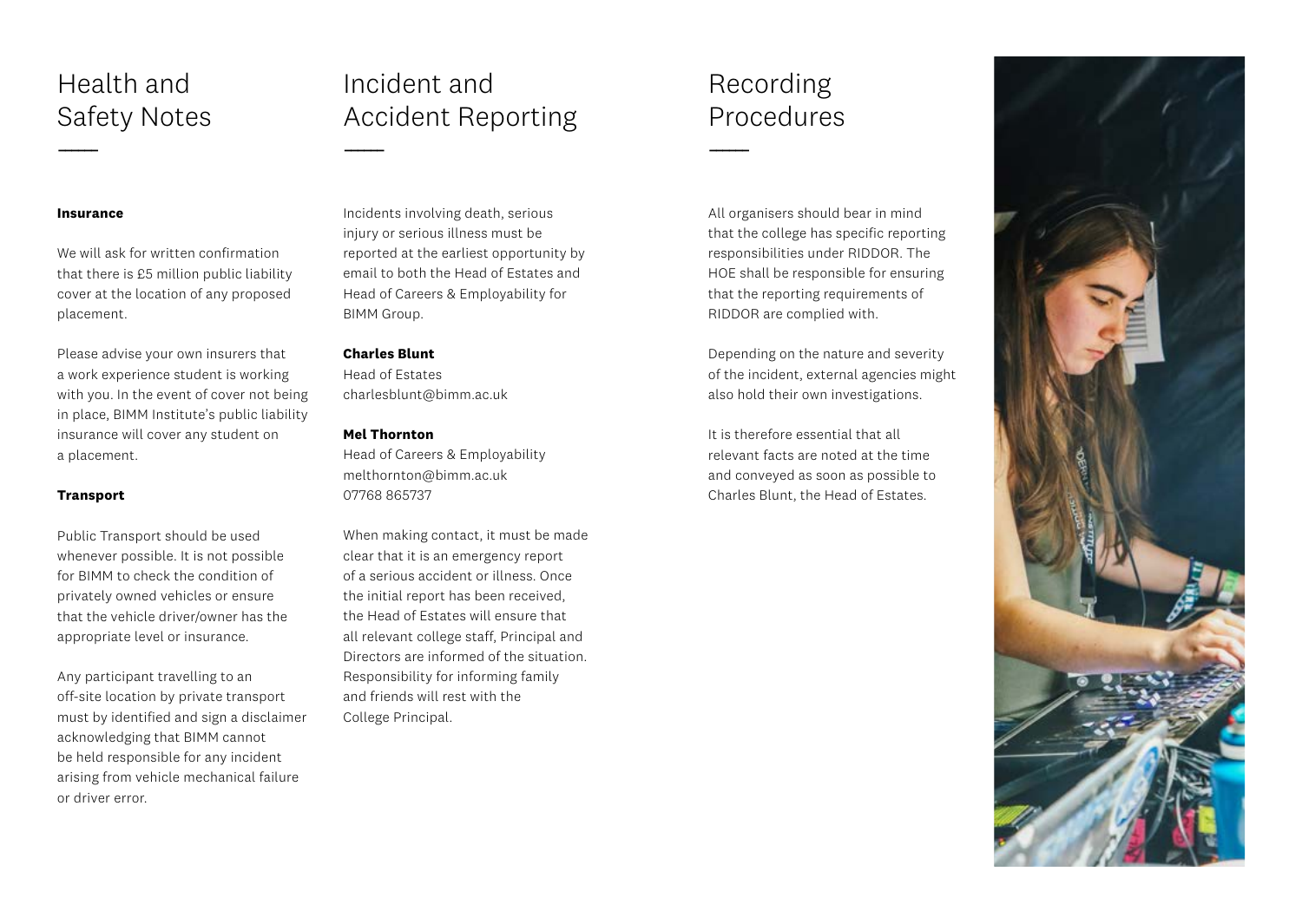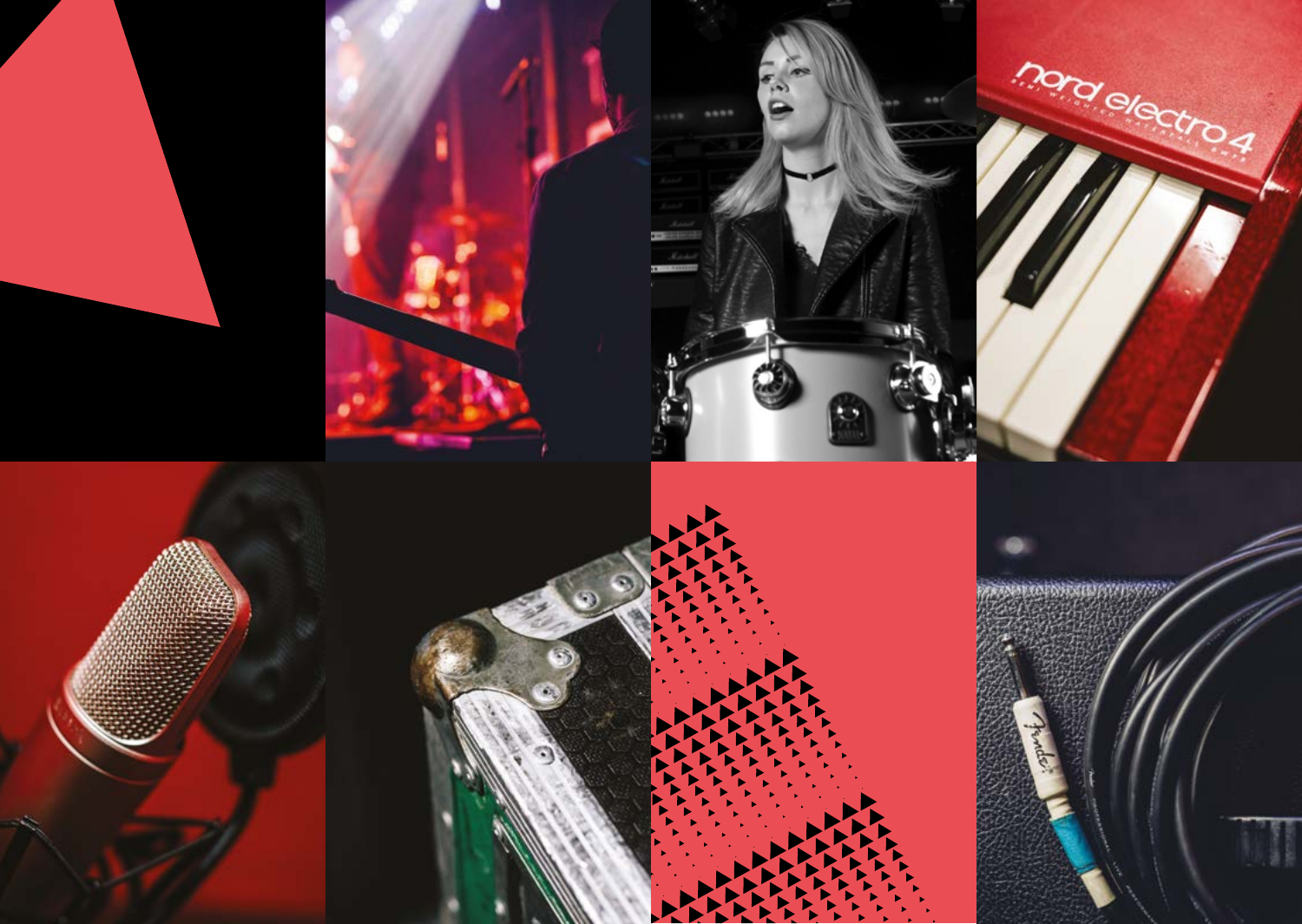# Do You Have a Job Opportunity?

------

Promote to thousands of creative students and graduates across the UK and Europe. Our community includes musicians, producers, managers, journalists, songwriters and people looking for work in the creative industries. Whether you have an event, recording, internship or entry level job, we can help you find the right person.

Or maybe you've created something amazing and would like to get some student feedback?

We have a variety of ways for you to connect with our students including our twice yearly, careers event, WRKIT (London and Manchester), recruitment assessment centres, songwriting camps, auditions, Masterclasses and industry socials.

If you'd like to find talent, share your industry experience or raise your brand awareness with students and alumni, please contact:

#### **Mel Thornton**

Head of Careers & Employability melthornton@bimm.ac.uk